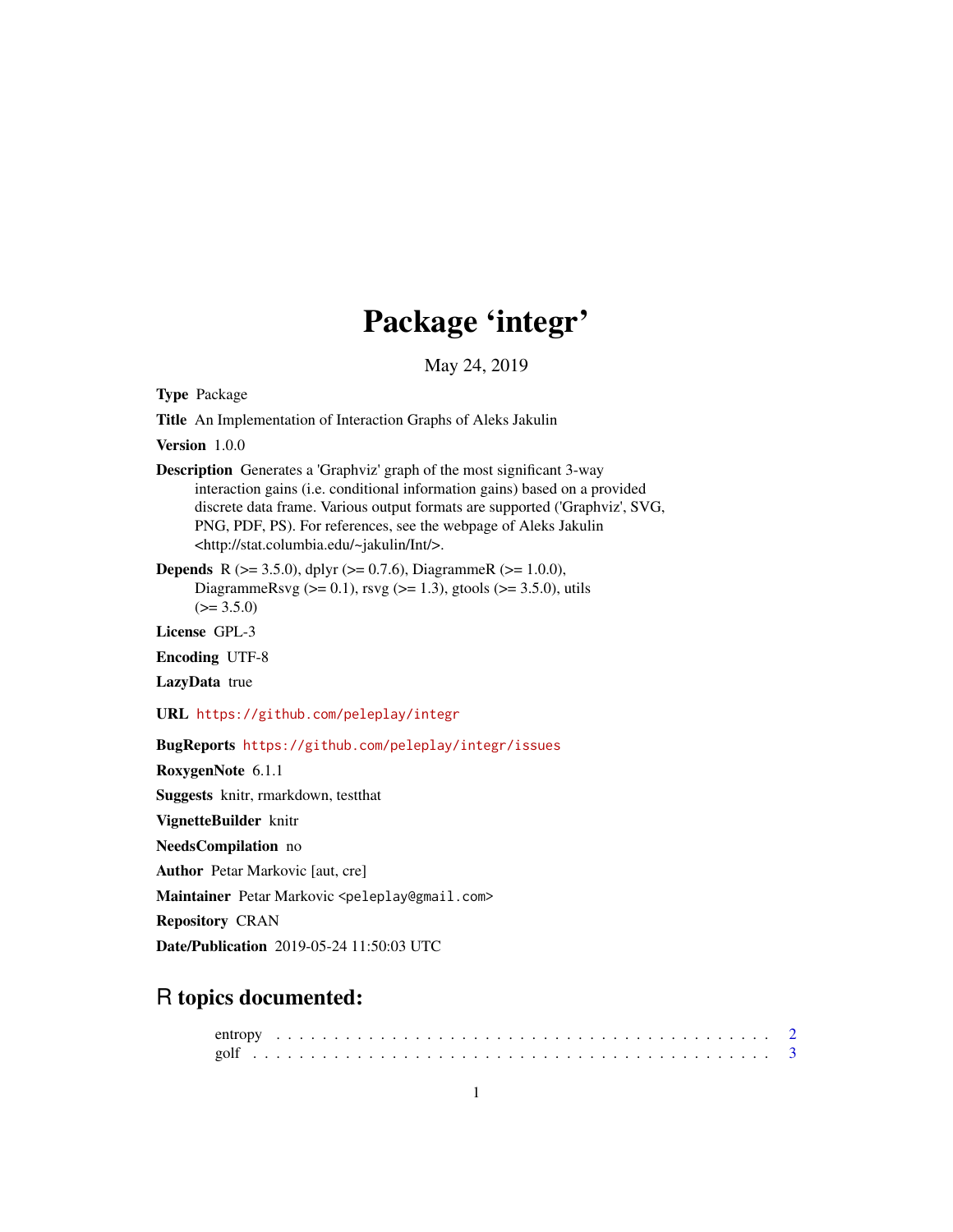#### <span id="page-1-0"></span>2 entropy and the control of the control of the control of the control of the control of the control of the control of the control of the control of the control of the control of the control of the control of the control o

|       | - 5            |
|-------|----------------|
|       | $\overline{5}$ |
|       | -6             |
|       |                |
|       |                |
|       |                |
|       |                |
|       |                |
|       |                |
|       |                |
|       |                |
|       |                |
|       |                |
|       |                |
|       |                |
|       |                |
| Index | 15             |

entropy *Calculates Shannon's entropy*

#### Description

Formula:  $H(S) = -P_i * \sum log_2 * P_i$ , where  $P_i$  is the probability of the corresponding *i*-th class

#### Usage

entropy(df, classAtt)

#### Arguments

| df       | A discrete data.frame             |
|----------|-----------------------------------|
| classAtt | A class column of the df (string) |

#### Value

The Shannon's entropy of the df, based on the classAtt attribute

#### Examples

entropy(golf, "Play")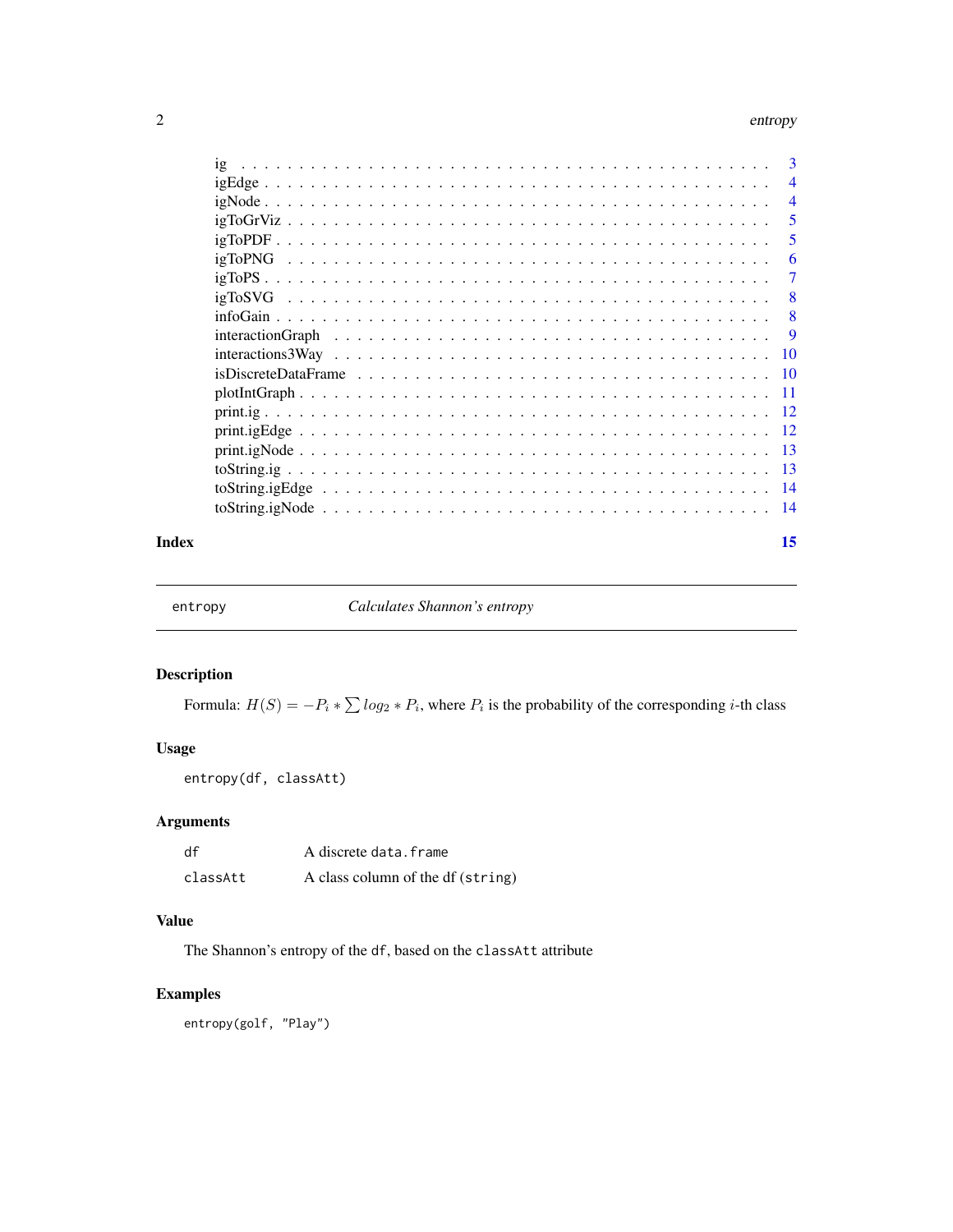<span id="page-2-0"></span>An example dataset containing the discrete data.frame (i.e. all columns are factors) with variables used as an input for making a decision whether a party of golf would be played, or not.

#### Usage

golf

#### Format

A data.frame with 6 discrete variables (i.e. factors) and 14 rows (i.e. observations). 5 input variables and 1 class (i.e. context) variable:

Outlook Input attribute, values: Overcast, Rainy, Sunny

Temperature Input attribute, values: Cool, Hot, Mild

Humidity Input attribute, values: High, Normal

Windy Input attribute, values: True, False

- Others Artifically added input attribute indicating whether the players on the other courts were playing the golf at the given time, values: Yes, No
- Play Class attribute, indicating whether the decision was to play or not to play a party of golf, values: Yes, No

@source [https://gerardnico.com/data\\_mining/weather](https://gerardnico.com/data_mining/weather)

ig *Constructs Interaction Graph (S3 class)*

#### Description

Constructs Interaction Graph (S3 class)

#### Usage

ig(n, e)

#### **Arguments**

| n | ig.nodes (a list of igNode objects) |  |  |
|---|-------------------------------------|--|--|
| e | ig.edges (a list of igEdge objects) |  |  |

#### Value

An instance of the ig class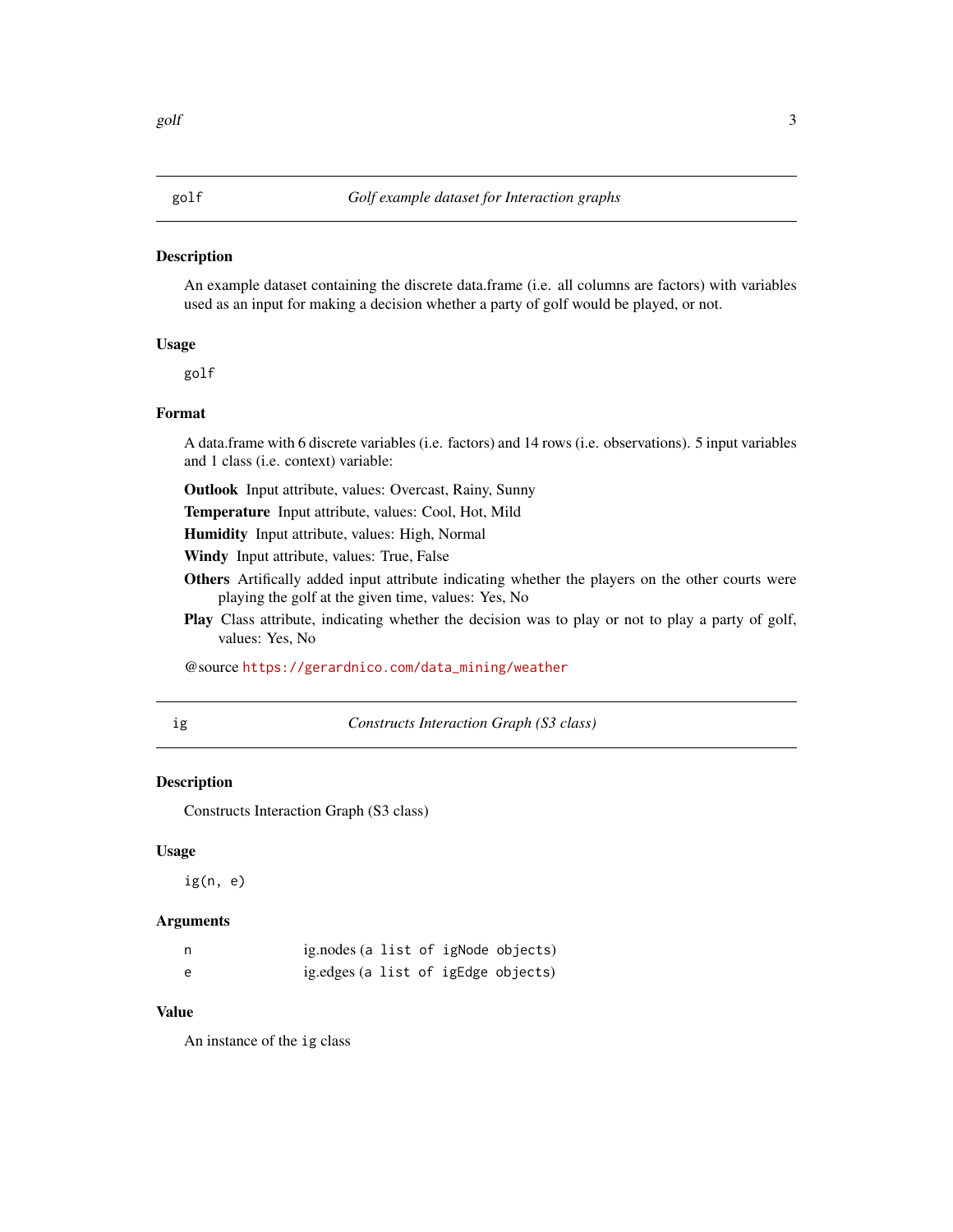<span id="page-3-0"></span>

Constructs Interaction Graph Edges (S3 class)

#### Usage

igEdge(n1, n2, w)

#### Arguments

| n1 | igEdge.node1 (character)                             |
|----|------------------------------------------------------|
| n2 | igEdge.node2 (character)                             |
| W  | igEdge.weight (i.e. 3-way Interaction Gain) (double) |

#### Value

An instance of the igEdge class

| igNode | Constructs Interaction Graph Nodes (S3 class) |
|--------|-----------------------------------------------|
|        |                                               |

#### Description

Constructs Interaction Graph Nodes (S3 class)

#### Usage

igNode(n, v)

#### Arguments

| n | igNode.name (character)                             |
|---|-----------------------------------------------------|
| v | igNode.value (double) (i.e. 2-way Interaction Gain) |

#### Value

An instance of the igNode class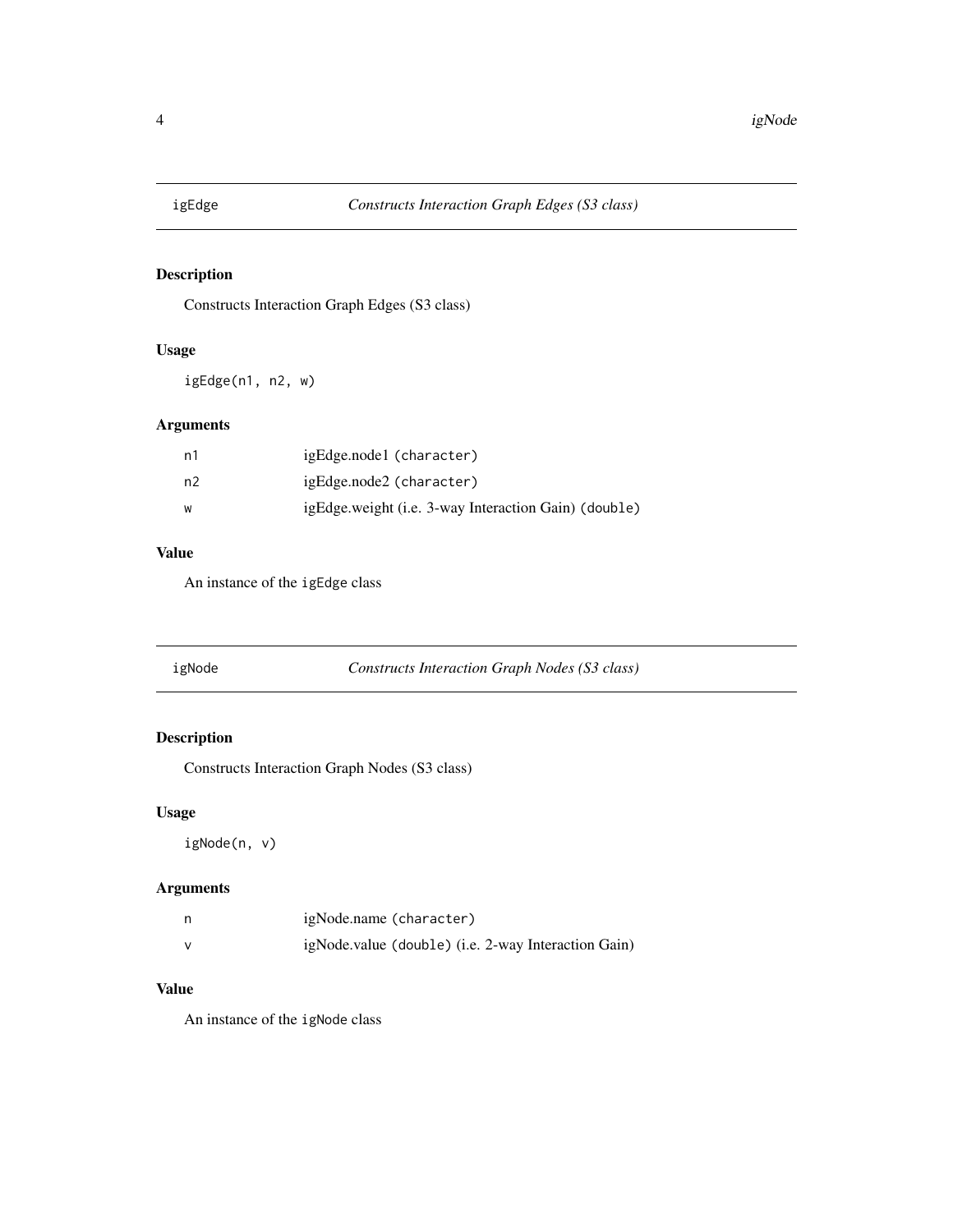<span id="page-4-0"></span>

Exports Interaction graph to a GraphViz file

#### Usage

igToGrViz(ig, path = "", fName = "InteractionGraph")

#### Arguments

| ig    | Interaction graph                                                  |
|-------|--------------------------------------------------------------------|
| path  | The folder in which to write the Graph Viz file;                   |
| fName | The name of the file to be created; "Interaction Graph" by default |

#### Value

Writes the ig interaction graph to a GraphViz .gv file to the folder specified in the path

#### Examples

```
#create temp dir path with slashes
myDir <- gsub("\\\\", "/", tempdir())
#create interaction graph
g <- interactionGraph(golf, "Play", intNo = 10)
```
#write to 'graphviz' file igToGrViz(g, path = myDir, fName = "MyGraph")

igToPDF *Exports Interaction graph to a PDF file*

#### Description

Exports Interaction graph to a PDF file

#### Usage

```
igToPDF(ig, path = "", fName = "InteractionGraph", h = 2000)
```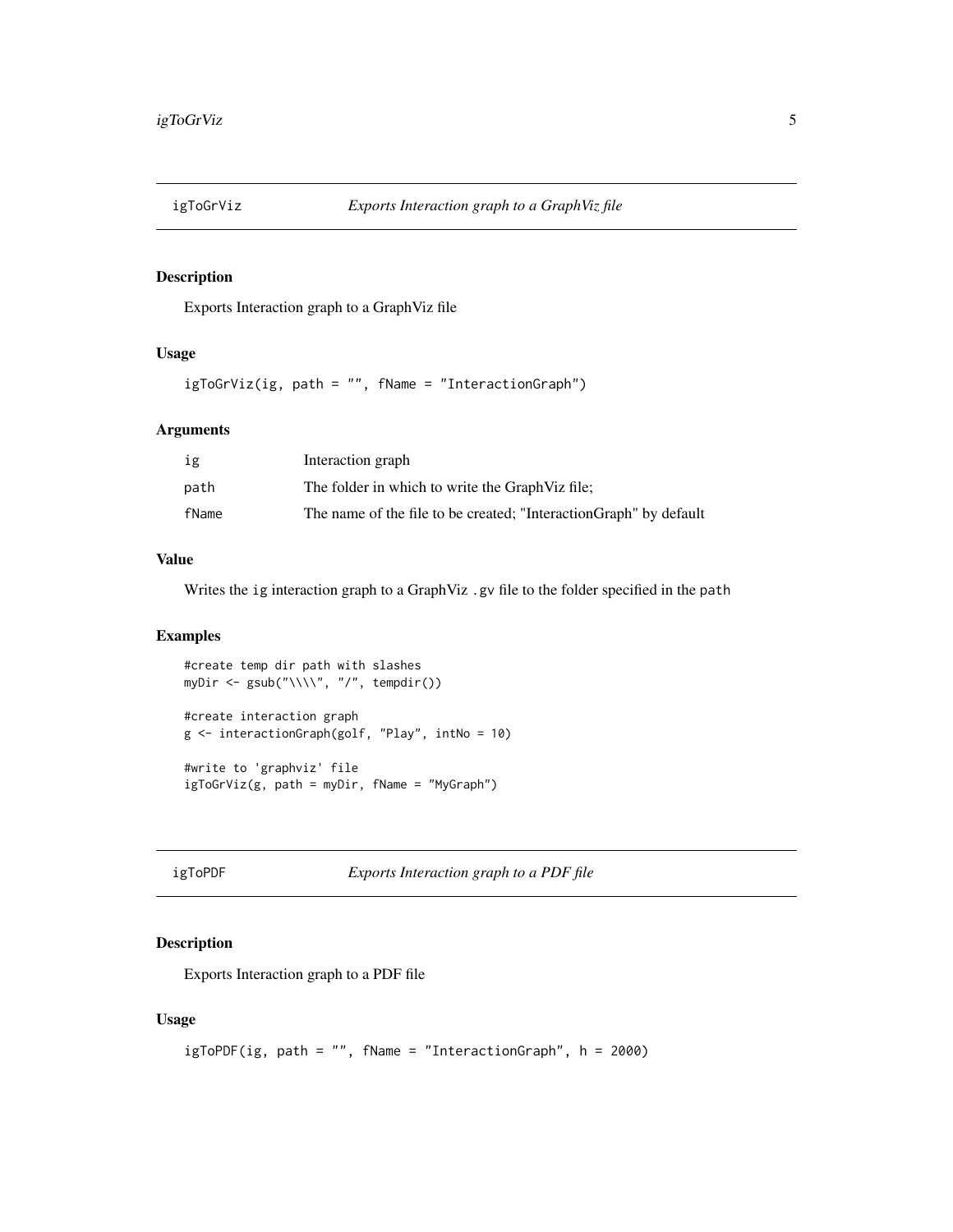#### <span id="page-5-0"></span>Arguments

| ig    | Interaction graph                                                  |
|-------|--------------------------------------------------------------------|
| path  | The folder in which to write the PDF file:                         |
| fName | The name of the file to be created; "Interaction Graph" by default |
| h     | Desired height of the image in pixels; 2000px by default           |

#### Value

Writes the ig interaction graph to a PDF (.pdf) file to the folder specified in the path

#### Examples

```
#create temp dir path with slashes
myDir <- gsub("\\\\\\', "/", tempdir())
#create interaction graph
g <- interactionGraph(golf, "Play", intNo = 10)
#write to PDF
igToPDF(g, path = myDir, fName = "MyGraph", h = 2000)
```
igToPNG *Exports Interaction graph to a PNG file*

#### Description

Exports Interaction graph to a PNG file

#### Usage

```
igToPNG(ig, path = "", fName = "InteractionGraph", h = 2000)
```
#### Arguments

| ig    | Interaction graph                                                  |
|-------|--------------------------------------------------------------------|
| path  | The folder in which to write the PNG file;                         |
| fName | The name of the file to be created; "Interaction Graph" by default |
| h     | Desired height of the image in pixels; 2000px by default           |

#### Value

Writes the ig interaction graph to a PNG (.png) file to the folder specified in the path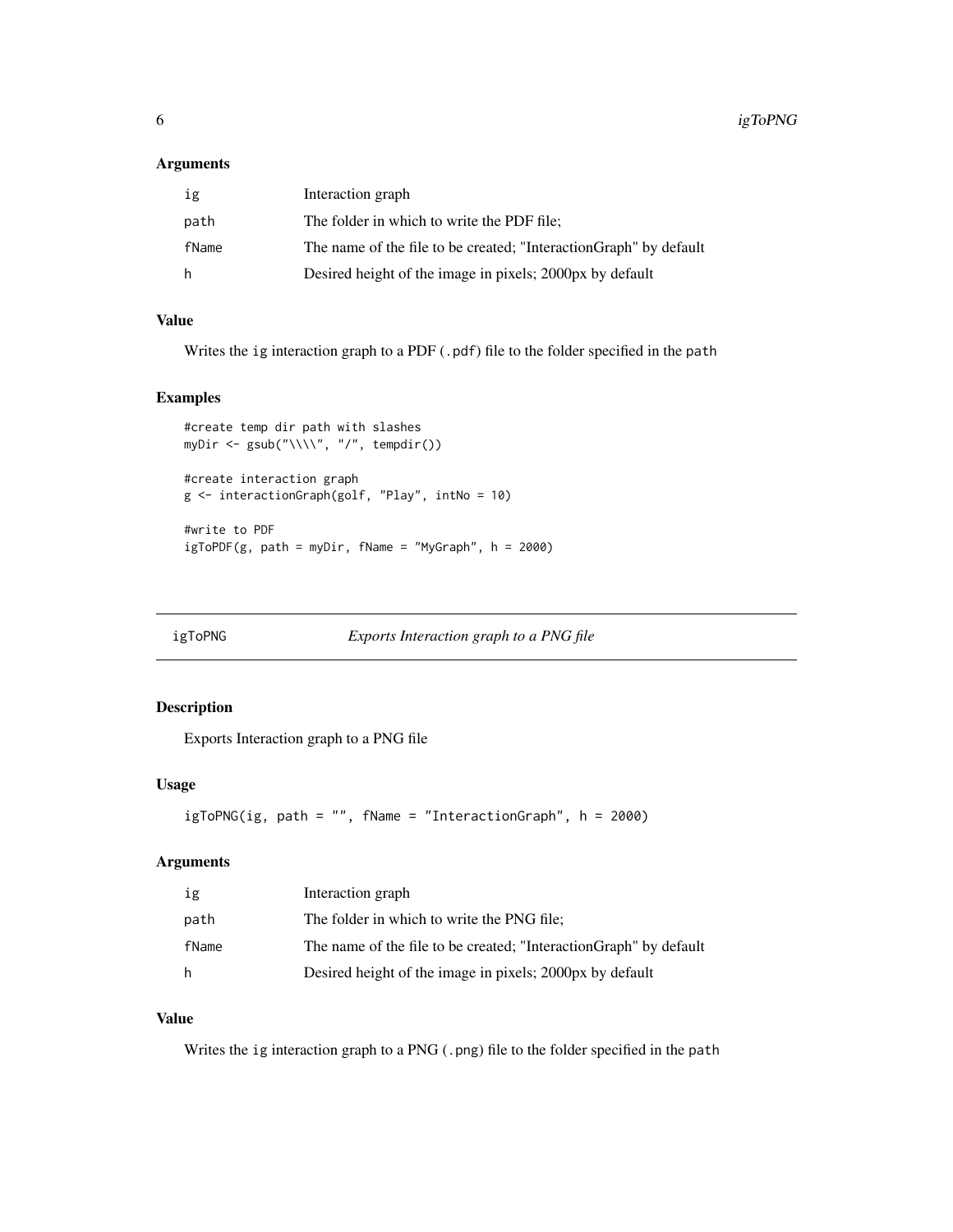#### <span id="page-6-0"></span> $i$ gToPS  $\hskip 1.0cm$

#### Examples

```
#create temp dir path with slashes
myDir <- gsub("\\\\", "/", tempdir())
#create interaction graph
g <- interactionGraph(golf, "Play", intNo = 10)
#write to PNG
igToPNG(g, path = myDir, fName = "MyGraph", h = 2000)
```
igToPS *Exports Interaction graph to a PS (PostScript) file*

#### Description

Exports Interaction graph to a PS (PostScript) file

#### Usage

igToPS(ig, path = "", fName = "InteractionGraph", h = 2000)

#### Arguments

| ig    | Interaction graph                                                 |
|-------|-------------------------------------------------------------------|
| path  | The folder in which to write the PS file;                         |
| fName | The name of the file to be created; "InteractionGraph" by default |
| h     | Desired height of the image in pixels; 2000px by default          |

#### Value

Writes the ig interaction graph to a PostScript (.ps) file to the folder specified in the path

#### Examples

```
#create temp dir path with slashes
myDir <- gsub("\\\\\\', "/", tempdir())
#create interaction graph
g <- interactionGraph(golf, "Play", intNo = 10)
#write to PS
igToPS(g, path = myDir, fName = "MyGraph", h = 2000)
```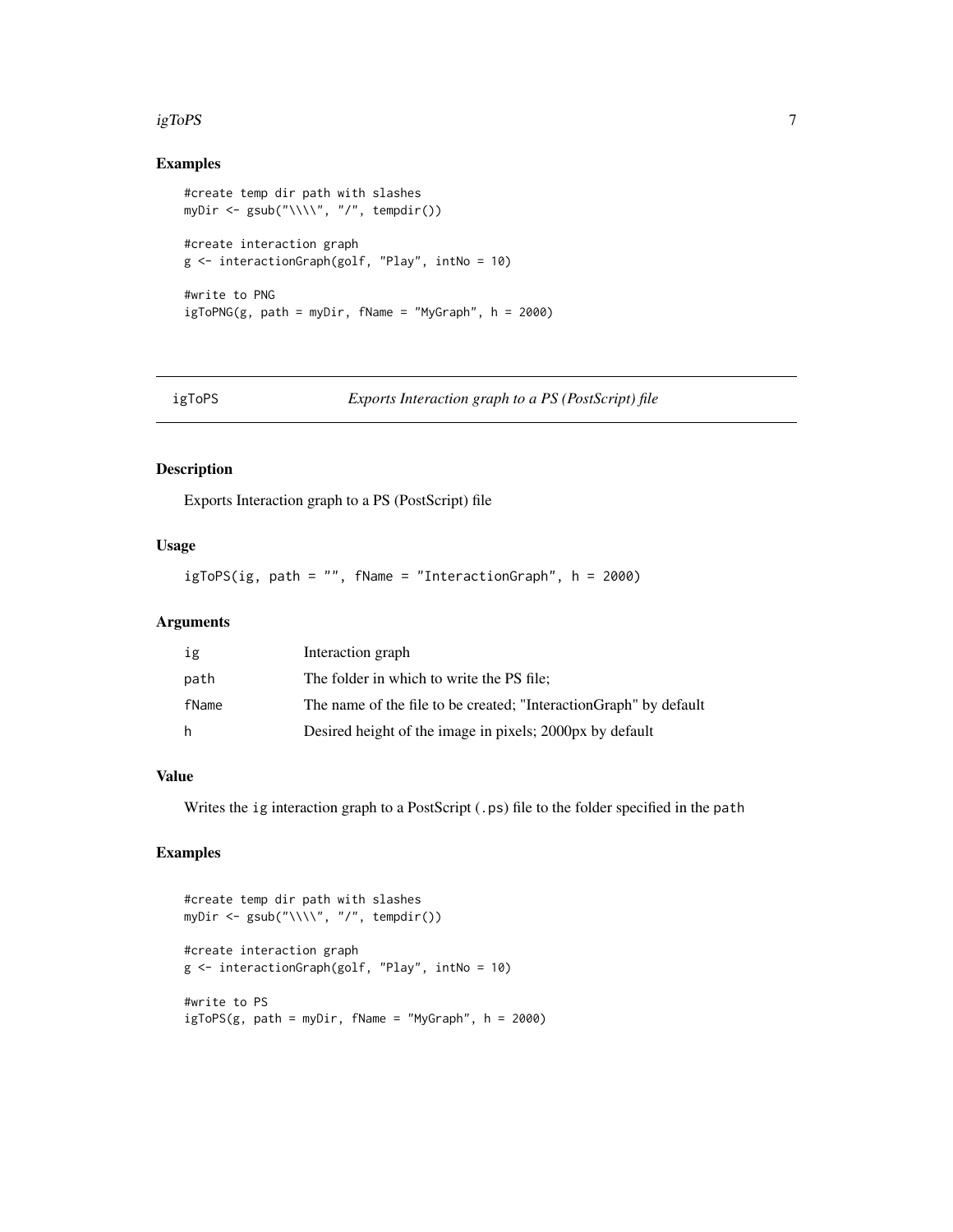<span id="page-7-0"></span>

Exports Interaction graph to a SVG file

#### Usage

igToSVG(ig, path = "", fName = "InteractionGraph", h = 2000)

#### Arguments

| ig    | Interaction graph                                                  |
|-------|--------------------------------------------------------------------|
| path  | The folder in which to write the SVG file;                         |
| fName | The name of the file to be created; "Interaction Graph" by default |
| h.    | Desired height of the image in pixels; 2000px by default           |

#### Value

Writes the ig interaction graph to a SVG (.svg) file to the folder specified in the path

#### Examples

```
#create temp dir path with slashes
myDir <- gsub("\\\\\\', "/", tempdir())
#create interaction graph
g <- interactionGraph(golf, "Play", intNo = 10)
#write to SVG
igToSVG(g, path = myDir, fName = "MyGraph", h = 2000)
```
infoGain *Calculates Information Gain (2-way Interaction Gain) of a discrete data.frame*

#### Description

 $InfoGAIN = H(S) - H(S|X)$ , where  $H(S)$  is the difference in the Shannon's entropy of the system S before a new attribute X is introduced, and  $H(S|X)$  is the entropy of the system after the attribute X has been introduced.

#### Usage

infoGain(df, inAtt, classAtt)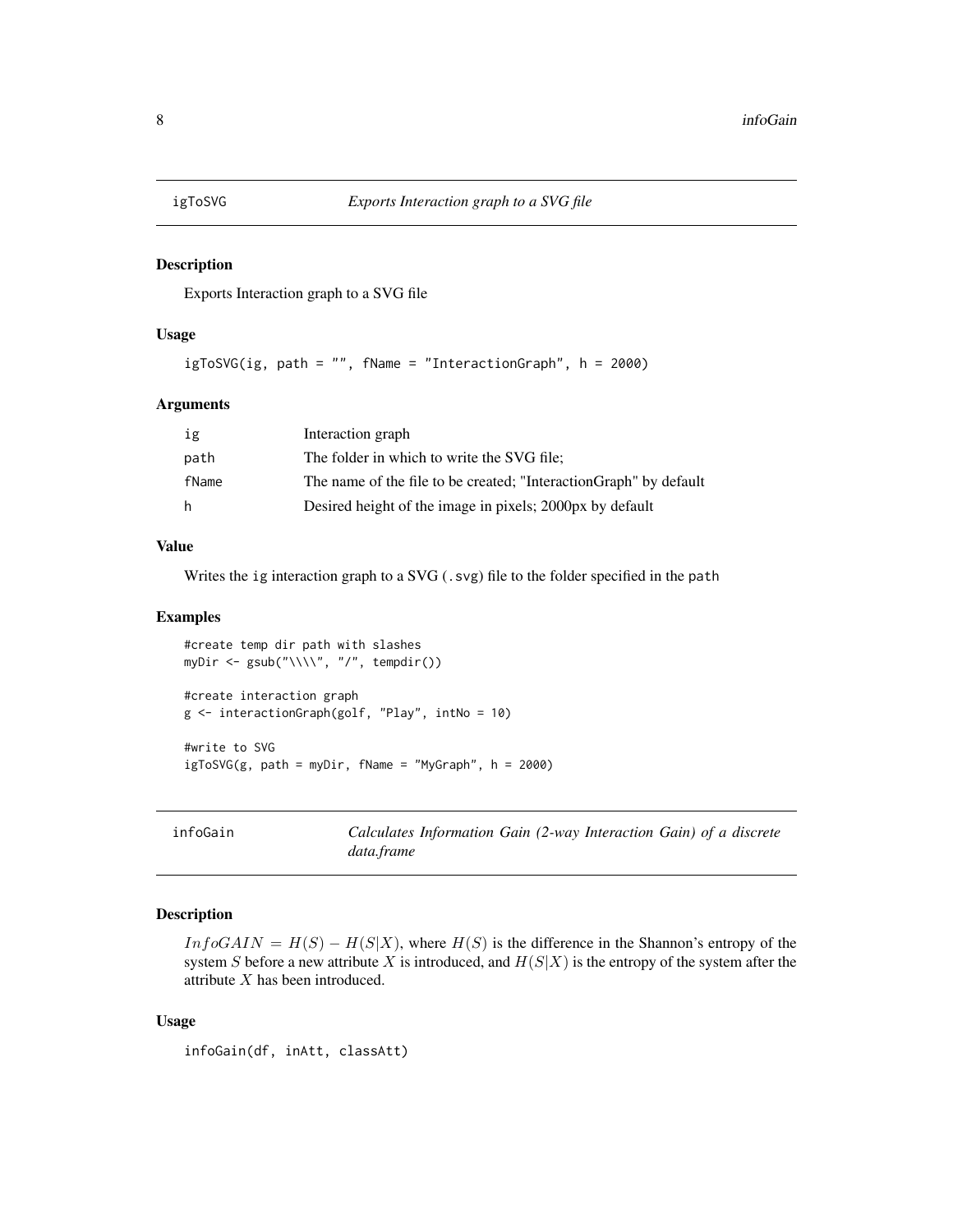#### <span id="page-8-0"></span>interactionGraph 9

#### Arguments

| df       | A discrete data.frame                         |
|----------|-----------------------------------------------|
| inAtt    | An input column of the data.frame df (string) |
| classAtt | A class column of the data.frame df (string)  |

### Value

The Information Gain of df on the class attribute classAtt

#### Examples

```
infoGain(golf, "Windy", "Play")
infoGain(golf, "Outlook", "Play")
```
interactionGraph *Creates Interaction graph*

#### Description

Creates Interaction graph

#### Usage

```
interactionGraph(df, classAtt, intNo = 16, speedUp = FALSE)
```
#### Arguments

| df       | A discrete data.frame                                                                                                                                                                                                                                           |
|----------|-----------------------------------------------------------------------------------------------------------------------------------------------------------------------------------------------------------------------------------------------------------------|
| classAtt | A class column of the df (string)                                                                                                                                                                                                                               |
| intNo    | A desired number of interactions to show, i.e. an (integer) in range: [2,20];<br>Default value is 16.                                                                                                                                                           |
| speedUp  | A (boolean) parameter. If TRUE, indicates whether the pairs of attributes with<br>Information Gain equal to zero (on the 4th decimal) should be pruned. This<br>speeds up calculations for larger datasets. By default it is turned off (i.e. set to<br>FALSE). |

#### Value

An interaction graph object (string)

#### Examples

```
interactionGraph(golf, "Play", intNo = 10)
interactionGraph(golf, "Play", intNo = 10, speedUp = FALSE)
interactionGraph(golf, "Play", intNo = 10, speedUp = TRUE)
```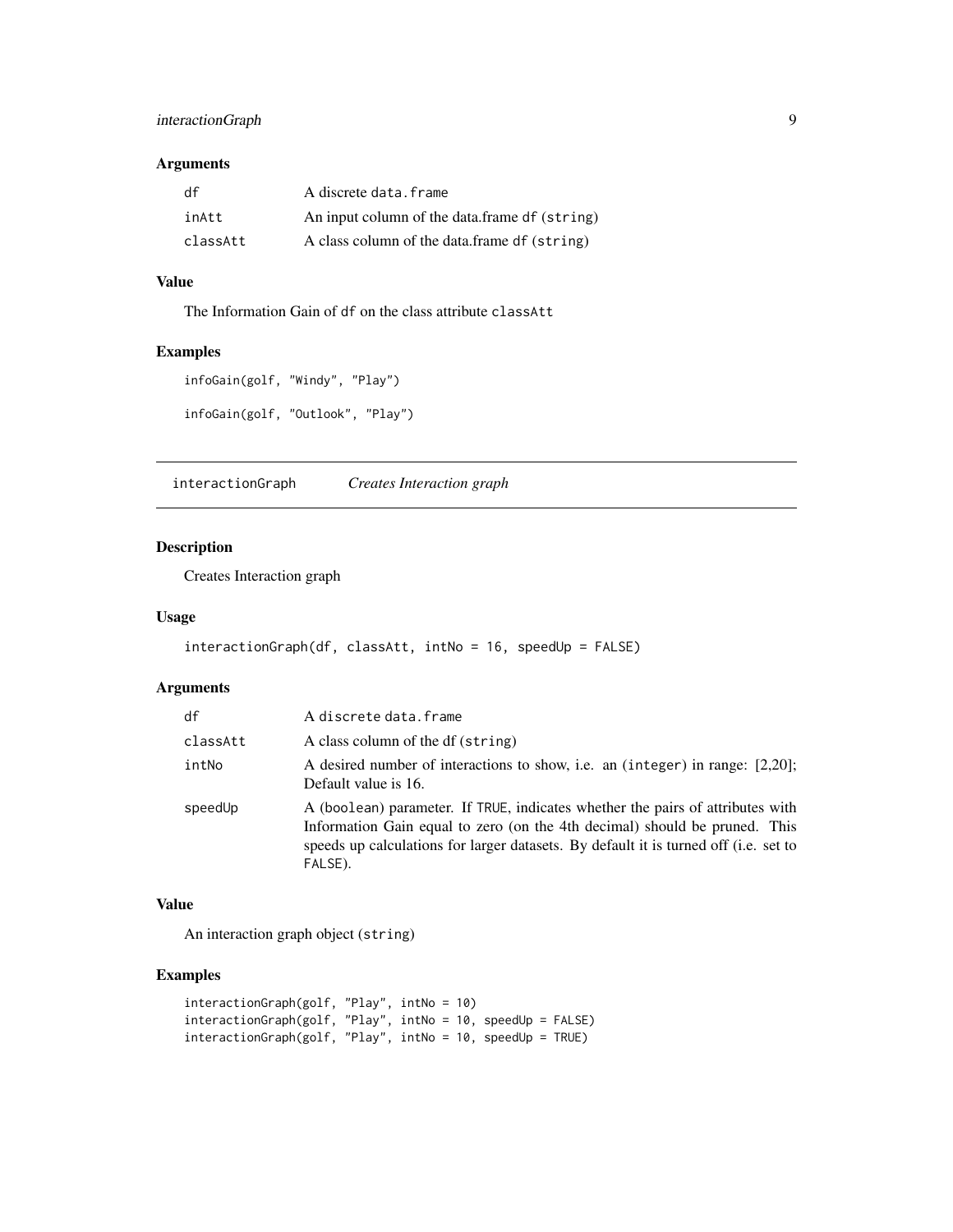Formula:  $I(X; Y; C) = I(X, Y; C) - IG(X; C) - IG(Y; C)$ , where  $I(X; Y; C)$  is 3-way Interaction gain of the attributes X and Y, given the context (i.e. class) attribute C. Hence,  $I(X, Y; C)$ is a joint 2-way interaction gain (i.e. Information Gain) of the attributes X and Y, and  $I(X; C)$  and  $I(Y; C)$  are 2-way Interaction gains (i.e. Information Gains) of the attributes X and Y, respectively.

#### Usage

```
interactions3Way(df, classAtt, speedUp = FALSE)
```
#### Arguments

| df       | A discrete data.frame                                                                                                                                                                                                                                           |
|----------|-----------------------------------------------------------------------------------------------------------------------------------------------------------------------------------------------------------------------------------------------------------------|
| classAtt | A class column of the df (string)                                                                                                                                                                                                                               |
| speedUp  | A (boolean) parameter. If TRUE, indicates whether the pairs of attributes with<br>Information Gain equal to zero (on the 4th decimal) should be pruned. This<br>speeds up calculations for larger datasets. By default it is turned off (i.e. set to<br>FALSE). |

#### Value

A list with a: 1) data frame with 3-way interactions, 2)list of 2-way interactions of the input attributes

#### Examples

```
interactions3Way(golf, "Play")
interactions3Way(golf, "Play", speedUp = TRUE)
interactions3Way(golf, "Play", speedUp = FALSE)
```
isDiscreteDataFrame *Tests if data.frame is discrete (i.e. all of its columns are factors)*

#### Description

Tests if data.frame is discrete (i.e. all of its columns are factors)

#### Usage

isDiscreteDataFrame(df)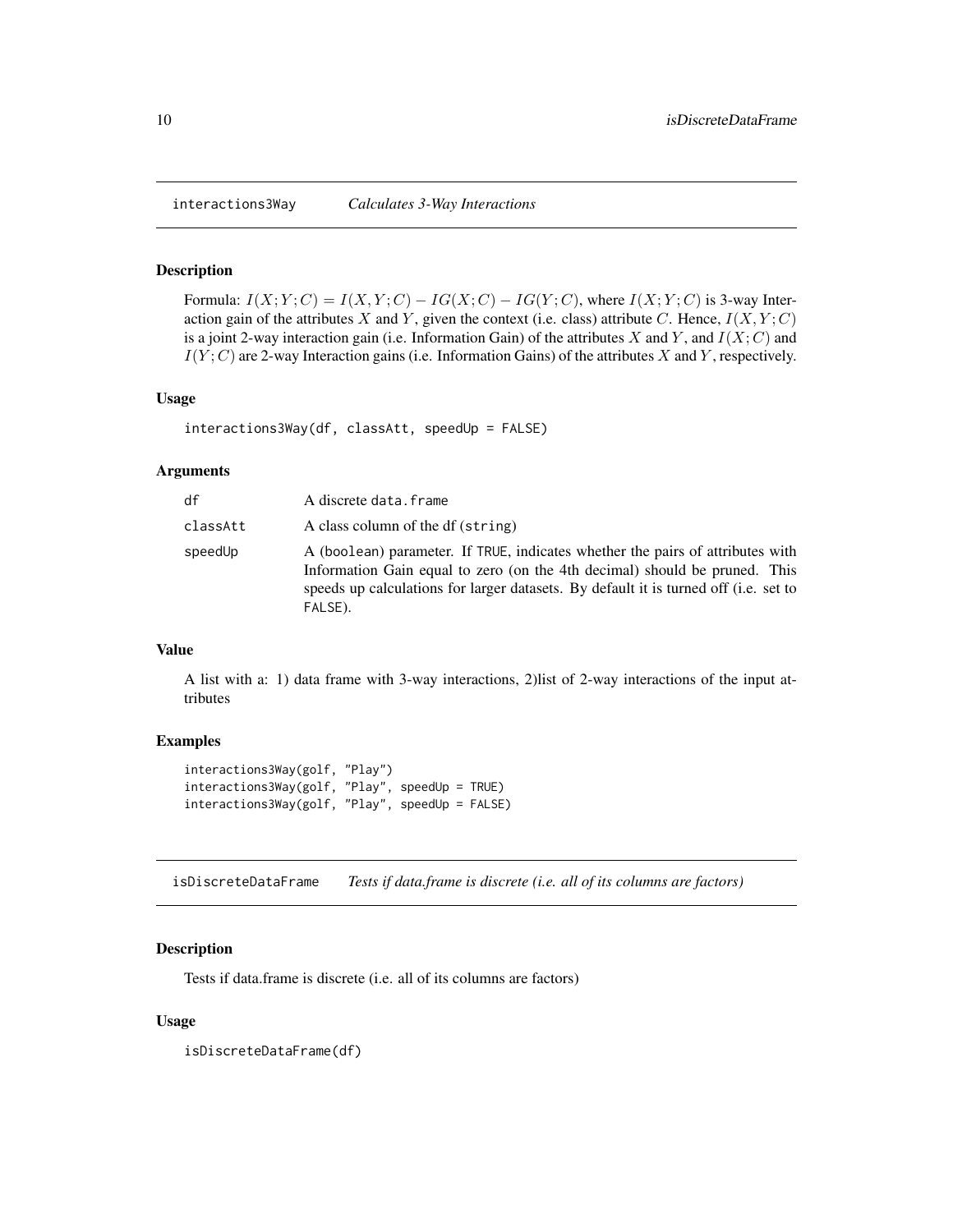#### <span id="page-10-0"></span>plotIntGraph 11

#### Arguments

df A data.frame

#### Value

Boolean: TRUE if all columns of the data.frame df are factors, FALSE otherwise; If the provided df object is of other type than data.frame, the function throws an error.

#### Examples

isDiscreteDataFrame(golf)

plotIntGraph *Plots Interaction graph*

#### Description

Plots Interaction graph

#### Usage

plotIntGraph(ig)

#### Arguments

ig Interaction graph

#### Value

Plots the ig

#### Examples

```
plotIntGraph(interactionGraph(golf, "Play", intNo = 10))
```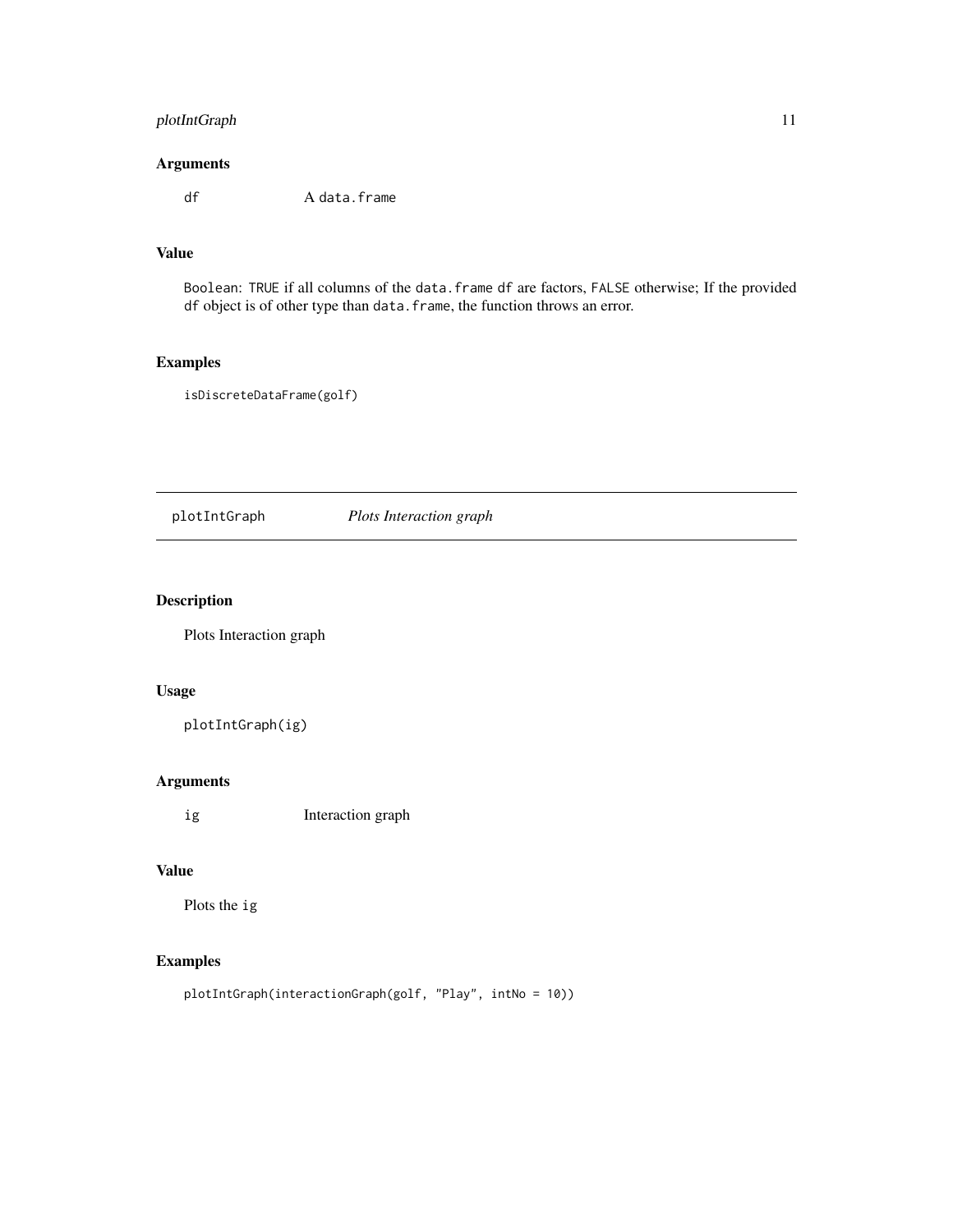<span id="page-11-0"></span>

Print generic method for Interaction Graph (S3 class)

#### Usage

```
## S3 method for class 'ig'
print(intGraph)
```
#### Arguments

intGraph An (ig) object

#### Value

Print (ig) object

print.igEdge *Print generic method for Interaction Graph Edges (S3 class)*

### Description

Print generic method for Interaction Graph Edges (S3 class)

#### Usage

## S3 method for class 'igEdge' print(edge)

#### Arguments

edge An (igEdge) object

#### Value

Print (igEdge) object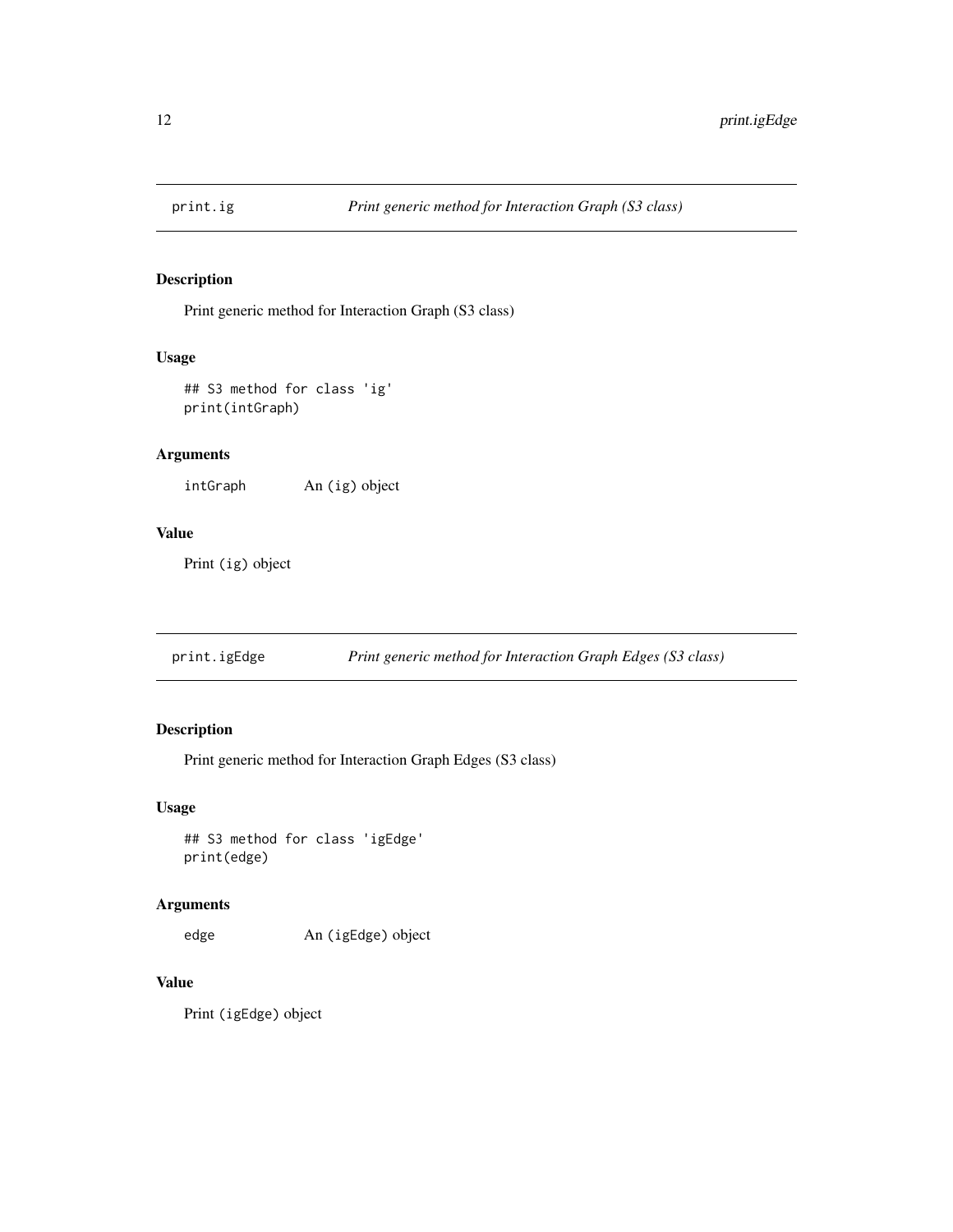<span id="page-12-0"></span>

Print generic method for Interaction Graph Nodes (S3 class)

#### Usage

## S3 method for class 'igNode' print(node)

#### Arguments

node An (igNode) object

#### Value

Print (igNode) object

toString.ig *toString() generic method for Interaction Graph (S3 class)*

### Description

toString() generic method for Interaction Graph (S3 class)

#### Usage

## S3 method for class 'ig' toString(intGraph)

#### Arguments

intGraph An ig object

#### Value

A character object made of the provided ig object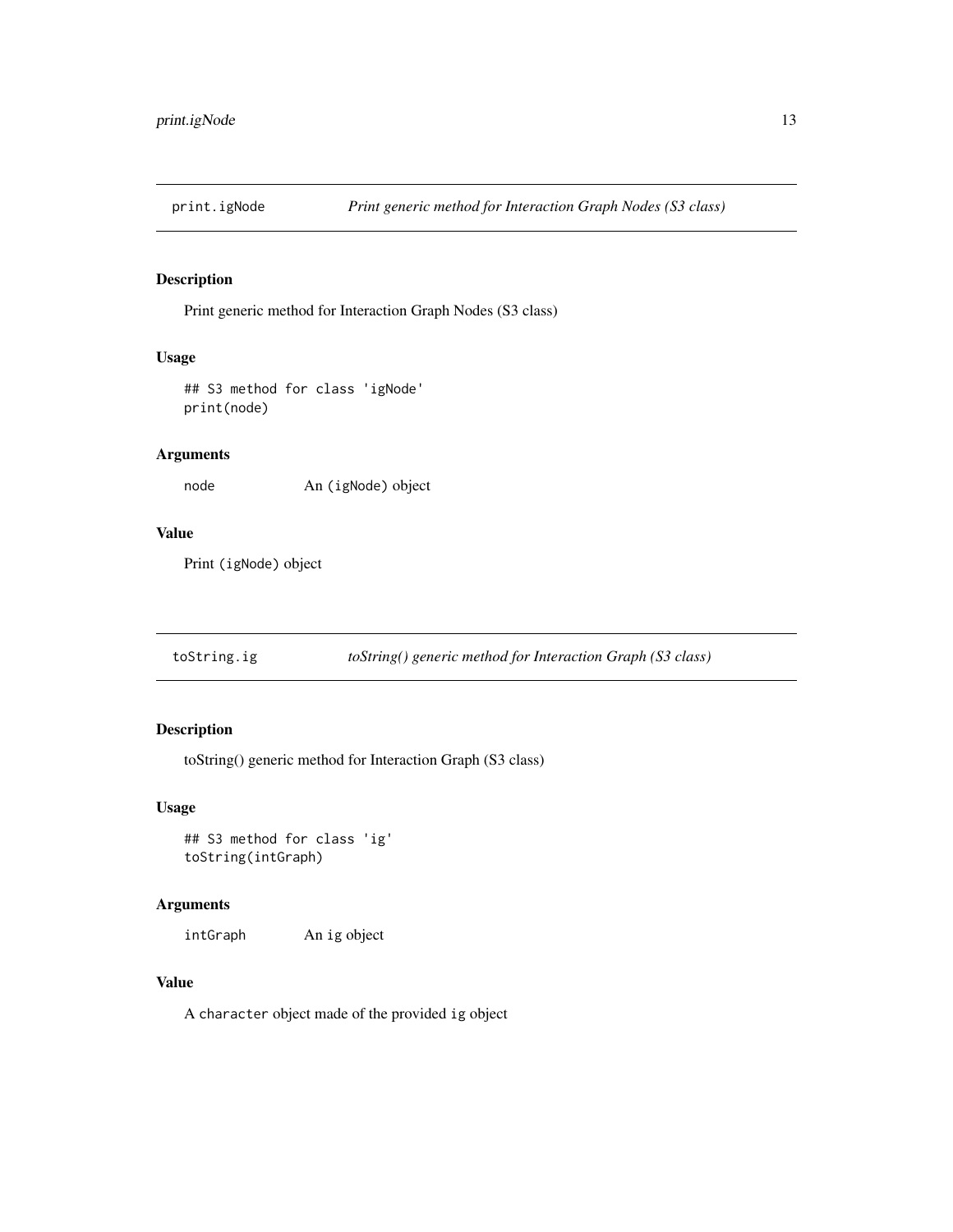<span id="page-13-0"></span>

toString() generic method for Interaction Graph Edges (S3 class)

#### Usage

```
## S3 method for class 'igEdge'
toString(edge)
```
#### Arguments

edge An (igEdge) object

#### Value

(character) object made of the provided (igEdge) object

toString.igNode *toString() generic method for Interaction Graph Nodes (S3 class)*

#### Description

toString() generic method for Interaction Graph Nodes (S3 class)

#### Usage

```
## S3 method for class 'igNode'
toString(node)
```
#### Arguments

node An (igNode) object

#### Value

(character) object made of the provided (igNode) object